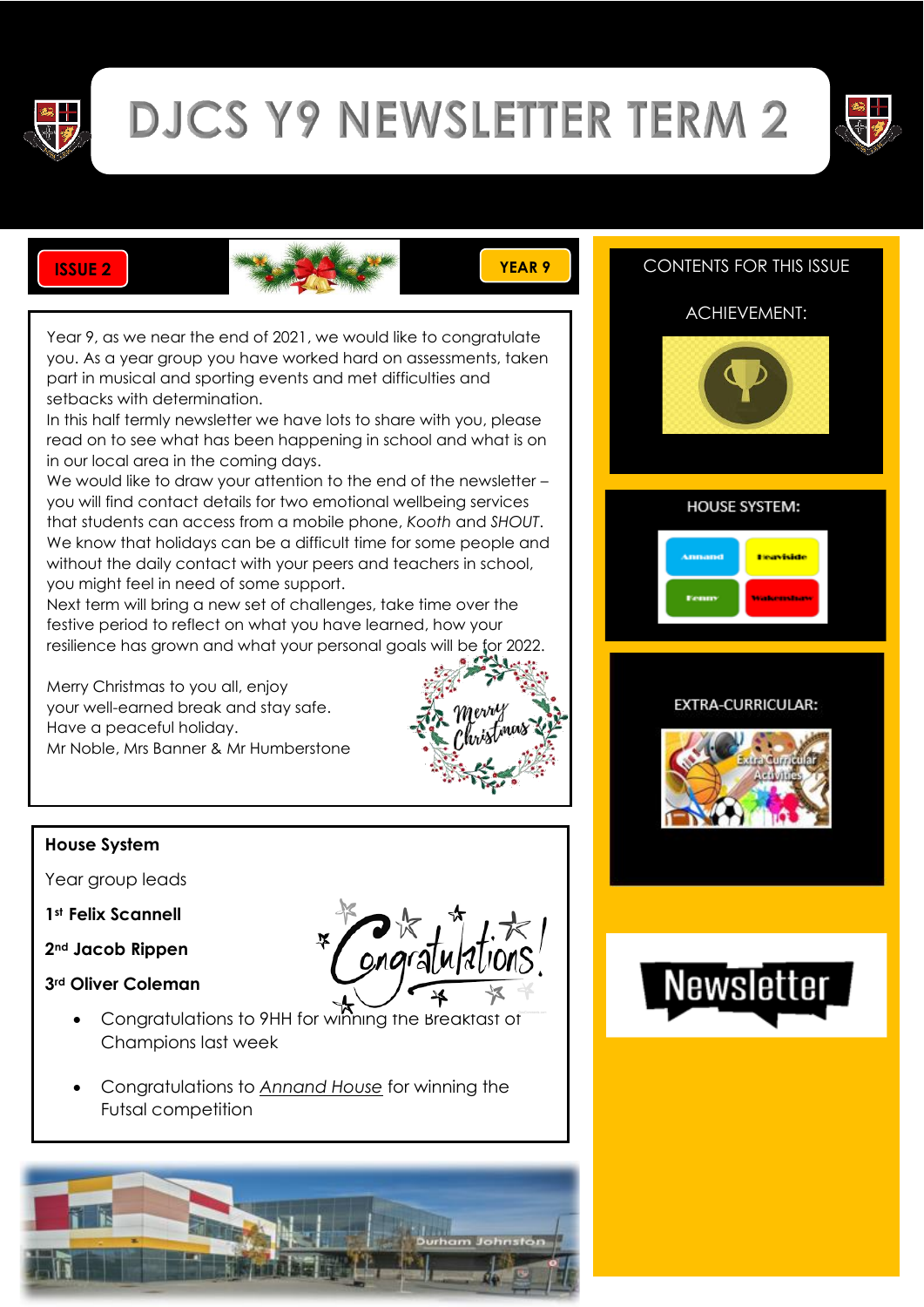

**2nd prize – Francine Sanderson**

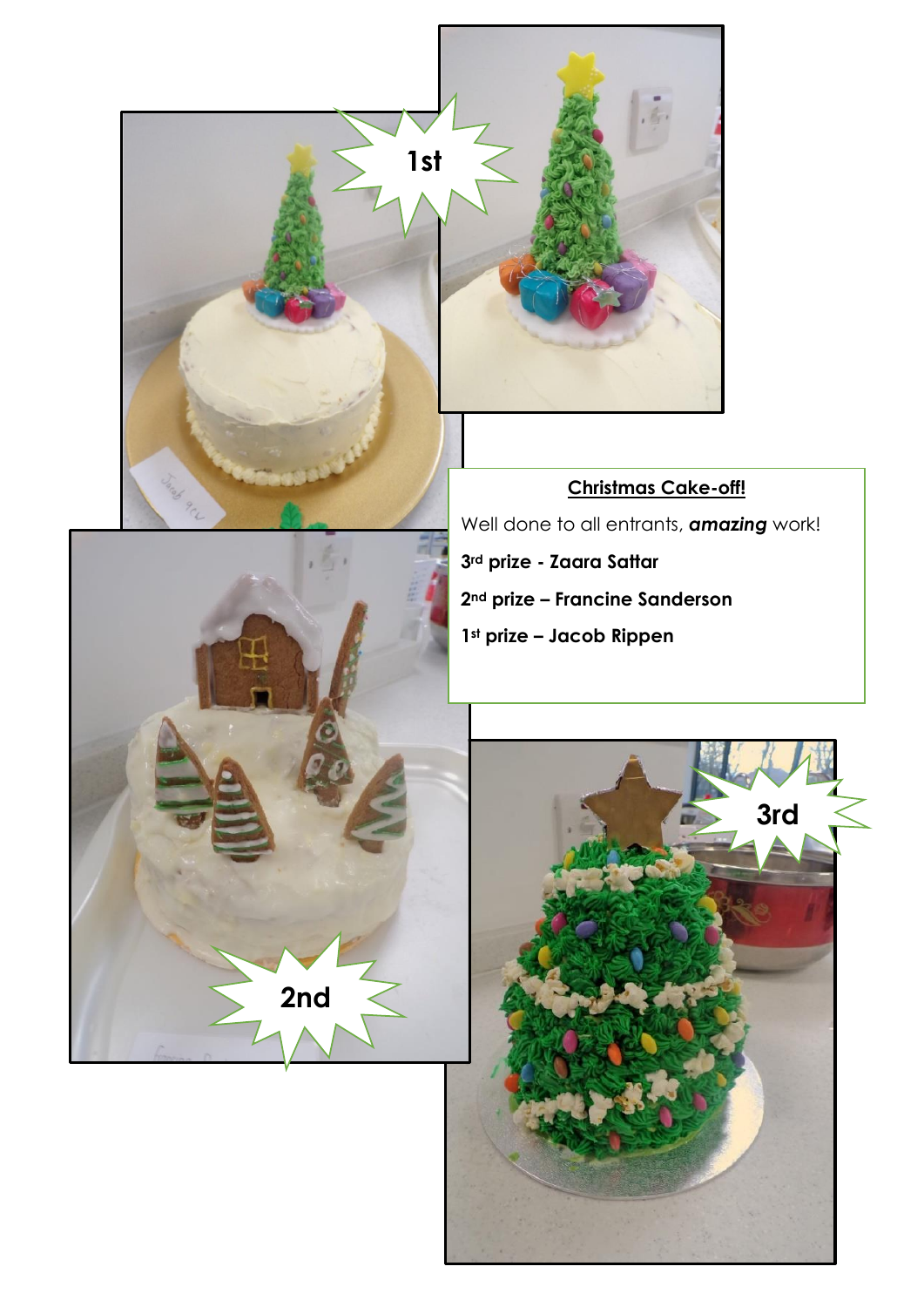

**Year 9 sporting achievements**

**Several of our very talented Year 9's** played for the U15 team, competing against Carmel in the County Final.

This was an outstanding game of rugby as we matched a very big / physical team throughout. There was never more than a few points between the teams and in an exciting finish we scored with only one minute to play to win and become County Champions. All the boys were a credit to the school during the whole evening.

U14 boys' rugby team were competing in the County finals at Billingham RFC. It was already a great achievement to reach the last 4 schools in the county. The standard was incredibly high and despite never giving up we struggled to make an impact on much bigger and more physical teams. Yarm School were champions as we finished fourth in the county.

U14 girls' football team were away at St Joseph's Hebburn in the English Schools Cup trying to reach the last 32 schools in the country. Despite an excellent battling performance they proved too strong for us eventually winning 5 – 1.

U14 girls were at home against Lanchester St Bede's in the County Cup. Everyone who witnessed this game said it was the best game of county cup football they have seen in a long time. We were winning 2 – 1 with only minutes to play when we conceded from a corner to make it 2 – 2. With the light fading a penalty shoot-out started. We missed our first kick and struggled to get back in the shoot-out eventually losing 4 – 3.

Year 9 boys' basketball team were at Emmanuel College competing in the Tyneside tournament. We started with a comfortable 14 point victory over the hosts. Another win in our final game against Whickham meant we won the competition and now progress to the final after Christmas.

Year 9 boys Futsal team to compete in the Area tournament. They also reached the final but this time it was better news as they beat Wolsingham 2 – 0 to win and qualify for the regional finals in March.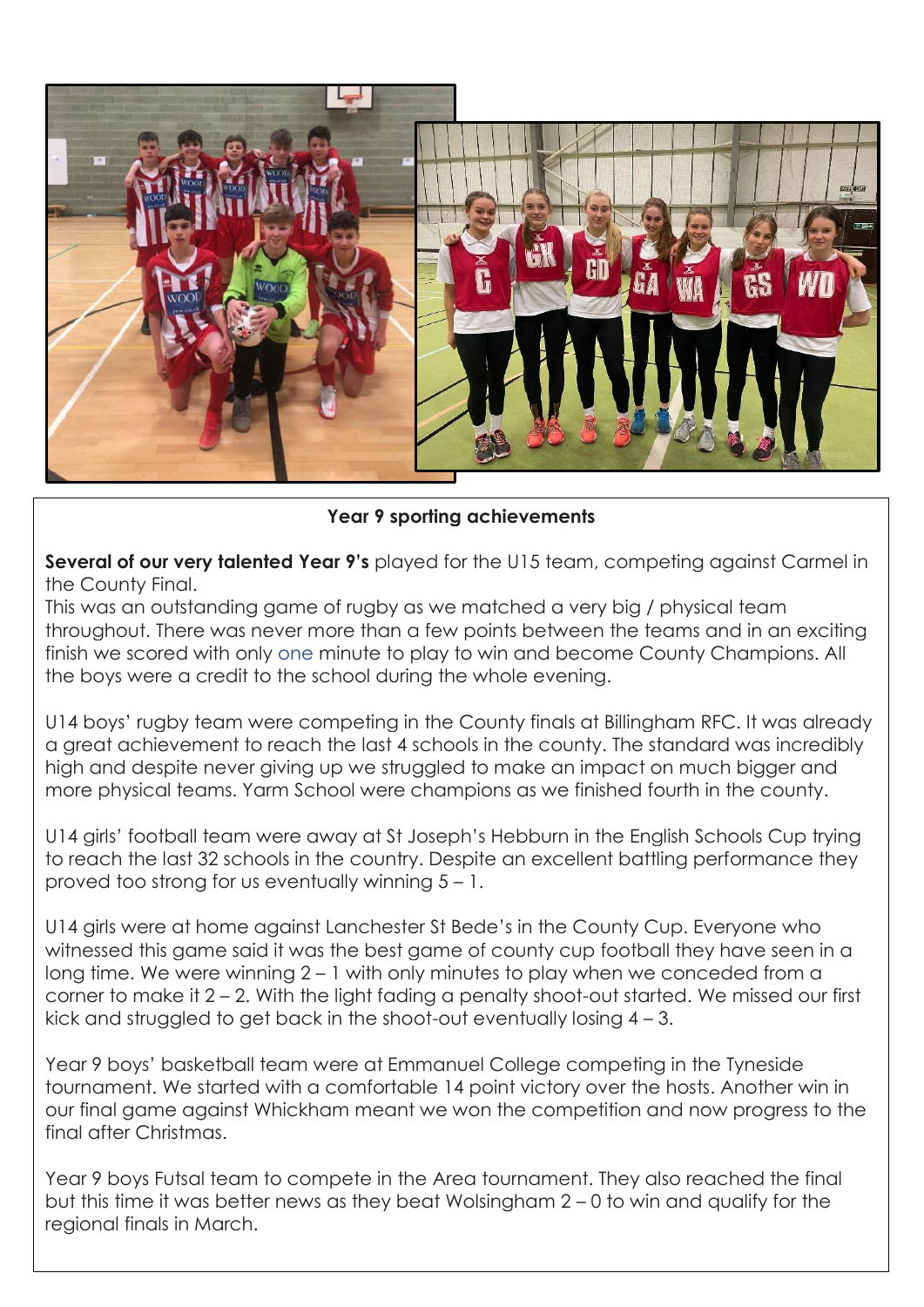### **Y9 Art**

Some year 9's have been learning how to make their own sketchbook from scratch, this one pictured below is made by Miranna Nielsen. Now the kiln is being used, other year 9's have been creating ceramic outcomes, these examples are jewellery designs by Maddison Ryan and Zarah Levington. The concept art project is still producing some outstanding examples of design, and this costume design created on a drawing tablet is by Phoebe Hogan.

Mr Devlin

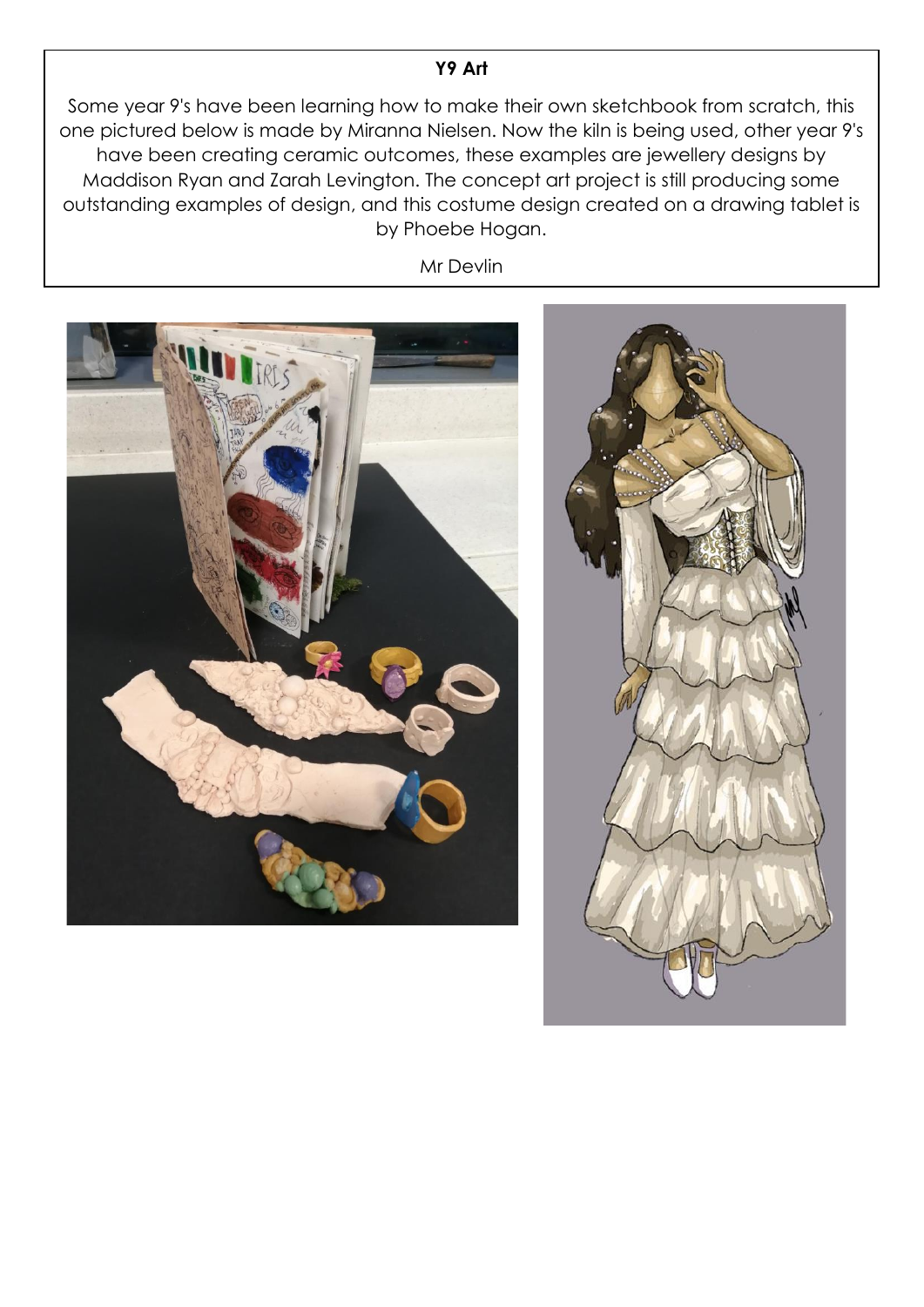Ranking the greatest Christmas Songs of all time!

No.5. Silent Night

Silent Night is a Christmas classic and is universally known as a song used in t soft piano notes and high-pitched singing which is very difficult to do. It is an amazing song but is at number five because it is kind of basic compared to some of the songs on here but made it to this list because it is one of those special songs that has become a household name and is a good Christmas song.

#### No.4 Driving Home for Christmas

Driving Home for Christmas (Chris Rea) is a subtle jazzy song that is very soothing for when you are quiet literally- driving home for Christmas. It is a nice, calming song and can be put on in the background or listened to mainly. It is number 4 on this list because it isn't as iconic or grasping as some of the other songs on this list but is still a great listen and has some nice memories attached to it- whether it be a snow day or driving home during a blizzard with hot chocolate and this song playing.

No.3 Fairy Tale of New York (The Pogues)

A Fairy Tale of New York is an absolute must on a Christmas Ranking list! The song is an icon and is a stunning song. Even though the song is an argument between a couple on Christmas in New Yorkit is still a very catchy song, especially the chorus. Out of all the songs on this list, it is very fitting in the middle. This is because it is not as big or thought of as the top two but is a bit more memorable than the previous songs.

#### No.4 Jingle Bells

Now come on…who doesn't love jingle bells? It is one of the most infamous Christmas songs of all time, and with good reason! It has featured in almost every Christmas film ever and sewn into the lining of the Christmas holiday. The reason I didn't put this song at number 1 was because it isn't (usually) the song you think of when you think of Christmas but is still an absolute icon and is a universal favourite and has many remixes like jingle bell rock.

#### Runners up

Before we get to the number 1 song, I have I few honourable mentions that didn't quite make it but we're almost there.

1. Do They Know It's Christmas? - BandAid

2. Last Christmas- WHAM!

3. Santa Baby – Ariana Grande

#### No.1 ….

All I Want for Christmas Is You (Mariah Carey)

This song is undoubtedly the most iconic Christmas song of all time! As soon as October ends, this song is blasted on every single radio station in the world and all the Christmas shops have this song blasting in unison. It is impossible to not hear this song at Christmas- and I don't blame the world for blasting it! This song has aged like fine wine and even though it gets blasted all winter long people don't get tired of it and it shows. It is an amazing song and is top tier!

**Anya Pearce**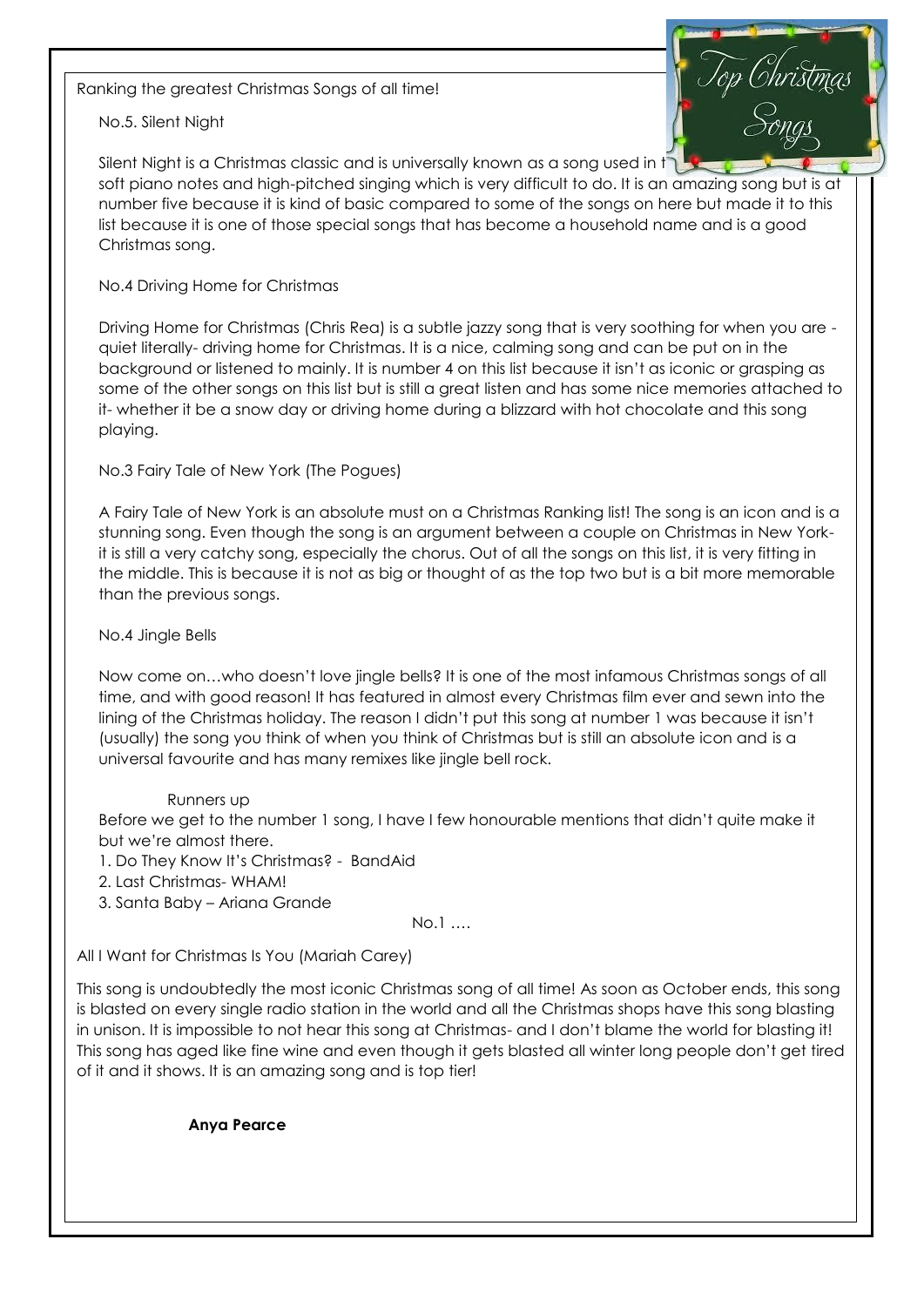#### **Book review – Tina Huang**

Book Review – Shadow and Bone trilogy, Leigh Bardugo

This trilogy follows the story of Alina Starkov as she goes from being a military nobody to a Saint among the people of her country, Ravka. The plot is quick-moving and interesting. Alina's character development is very well-written and all the characters are unique and written with care which I enjoyed.

This book incorporates a lot of Russian-style culture with lots of foreign words appearing periodically. The reader gets used to it quickly though and it ends up giving the book a bit of extra personality.

Personally, I'd have preferred a more dramatic ending but it was satisfying in its own way.

I rate this trilogy 9/10. Bardugo creates a thrilling fantasy world with the perfect balance between all out fiction and real life. Even if you're not a fan of fantasy, I would still recommend this to you because it's somewhat realistic and isn't way over the top.

Books in the trilogy:

- Shadow and Bone
- Siege and Storm

- Ruin and Rising

*Read anything good lately? Watched any memorable films?* If you would like to write something for the next edition of the Year 9 Newsletter please see your Form Rep for more details. We would love to include some more features created by students.

![](_page_5_Picture_10.jpeg)

#### **Thank you**

Thank you to all students who helped to organise and contributed to the Christmas appeal, Year 9 donations of food went to Feeding Families, the response from you all was heart-warming and will make a real difference.

Thank you to our both of our choirs and the orchestra who contributed to our virtual carol service this year. Though we were unable to attend our carol service at the Cathedral, as is tradition, it was very special to watch the performances as a whole school remotely.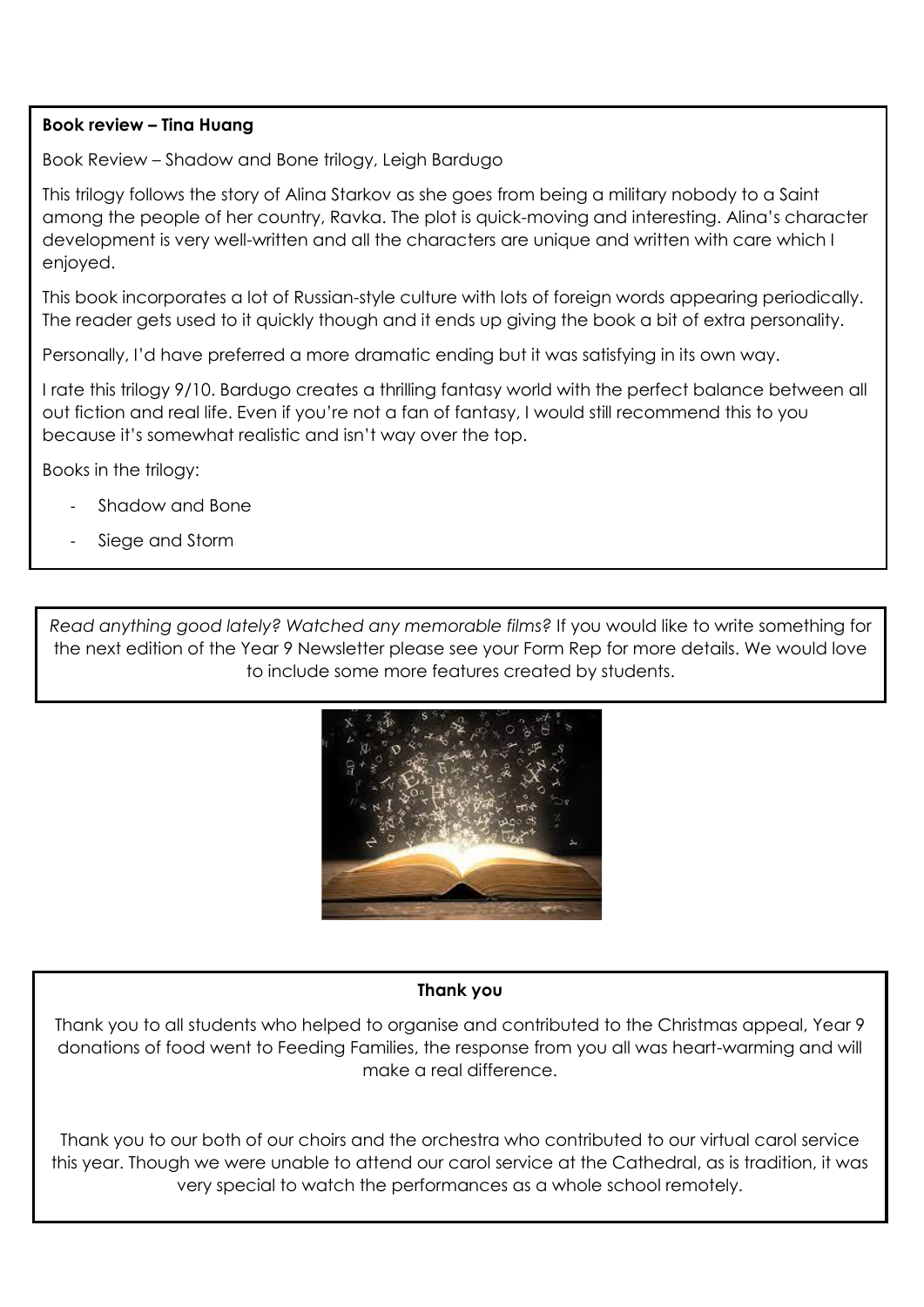# **What's on?**

– thanks to Elijah Cann for this excellent roundup – please check website:  $\Box$ booking/availability before travelling

![](_page_6_Picture_2.jpeg)

| What?                                                                      | Where and when?                                                                                                                                  | Links                                                                                                                                                                                                                                            | Pricing                                              |
|----------------------------------------------------------------------------|--------------------------------------------------------------------------------------------------------------------------------------------------|--------------------------------------------------------------------------------------------------------------------------------------------------------------------------------------------------------------------------------------------------|------------------------------------------------------|
| Forest of Light<br>at Beamish<br><b>Hall Country</b><br><b>House Hotel</b> | <b>Beamish Hall Country</b><br>House Hotel-15-31<br>December (excluding<br>25th, 26th), 6-8pm (Last<br>entry)                                    | https://beamish-<br>hall.digitickets.co.uk/event-<br>tickets/31458?tickets%5B228<br>991 quantity%5D=1                                                                                                                                            | $£8.00$ per<br>ticket, free<br>for under 1           |
| Christmas<br>market                                                        | The Bowes Museum<br>Newgate<br><b>Barnard Castle</b><br>County Durham<br>DL12 8NP-17-19<br>December, 10am-<br>3pm(last entry)                    | https://www.thebowesmuse<br>um.org.uk/Whats-<br>On/Events/Event-<br>Detail/ID/40401AJTHBLMVM<br><b>BVCCLGRTCHHQHMCLTQK</b>                                                                                                                       | Adults:<br>£5.00<br>Children:<br>£2.50               |
| Illuminating<br>Ushaw                                                      | Ushaw: Historic House,<br><b>Chapels and Gardens</b><br>Durham<br>County Durham<br>DH7 9RH- 17-20<br>December, 4:30-9pm<br>(last entry)          | https://ushaw.org/whatson/i<br>lluminating-ushaw-2021/                                                                                                                                                                                           | Adult:<br>£10.00<br>Child: £8.00<br>Under 2:<br>Free |
| Ushaw<br>Christmas<br>carol service.                                       | Ushaw: Historic House,<br><b>Chapels and Gardens</b><br><b>Woodland Road</b><br>Durham<br>County Durham- 16th<br>December, 12:15pm<br>and 7:30pm | https://ushaw.org/whatson/<br>ushaw-christmas-carol-<br>service/                                                                                                                                                                                 | Free, £3.00<br>recommen<br>ded<br>donation.          |
| Festival of Nine<br>lessons and<br>carols                                  | Durham Cathedral-24<br>December, 6:00pm and<br>26 December, 3:00pm                                                                               | 24 December:<br>https://www.durhamcathed<br>ral.co.uk/whats-on/festival-<br>of-nine-lessons-and-carols-<br>24-dec-2021<br>26 December:<br>https://www.durhamcathed<br>ral.co.uk/whats-on/festival-<br>of-nine-lessons-and-carols-<br>26-dec-2021 | Free                                                 |
| Durham festive<br>market                                                   | Durham marketplace-<br>18-19 December, 9am-<br>4pm                                                                                               | N/A                                                                                                                                                                                                                                              | Free                                                 |
| More events                                                                | 14-31 December                                                                                                                                   | https://www.thisisdurham.c<br>om/whats-                                                                                                                                                                                                          | N/A                                                  |